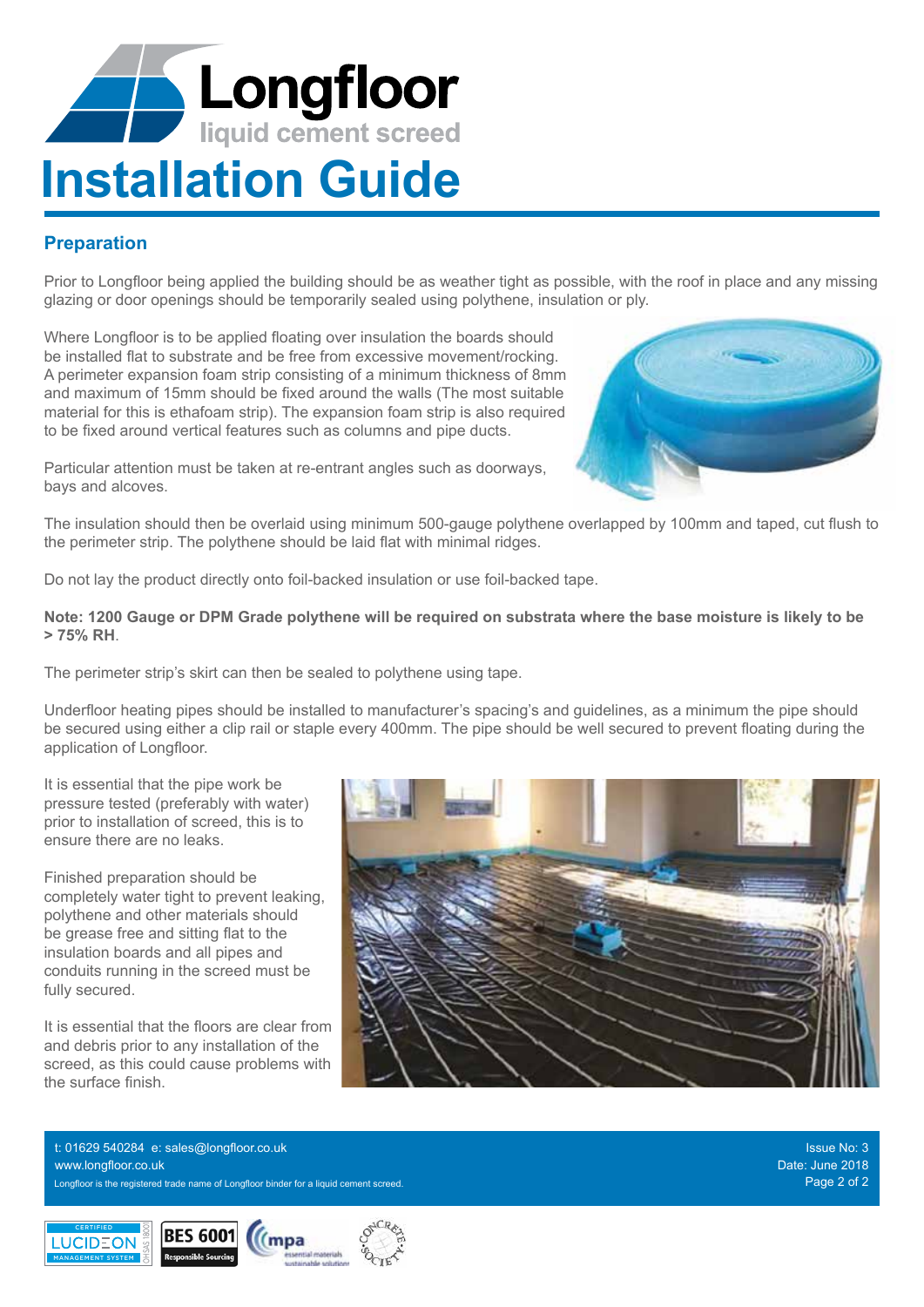# **Setting Levels**

There are various ways of setting levels, these include by laser, stand/ tripods or in small rooms directly from datums. We recommend using a number of screed levelling tripods positioned in various points across the room. These are adjusted so that the flat plate at the centre of the tripod is at the height that the screed will be. This is done using a datum which is transferred to each tripod using a laser level.

Longfloor

liquid cement screed

### **Jointing**

Solution:

Crack inducement joints inserted

Bay Sizes - maximum bay size between 100-150m2. This is dependent on length to width ratio and shape of area to be poured. Consideration should always be made for the allowance of joints when the length to width aspect ratio exceeds 2:1, across doorway thresholds, where there are columns, pipes etc. projecting through the screed and where there is a change in the underfloor heating zone (if applicable).

#### **Please consult with the Longfloor technical department for advice as required.**

Corners in irregular floor shapes can be

Problem:

It is also necessary to note that the shape of the room can also affect the requirements for bay joints. The following guideline highlights our recommendations with regards to placement of joints in relations to the shape of the room and area screeded.

# **Onsite Flow Testing**

n It is important that every delivery is tested on site by the screed contractor before the screed can be installed. When the truck arrives on site, the driver should be instructed to spin the trucks drum for a minimum of 2 minutes on full revs before any testing can commence.

> $\blacksquare$  The importance of testing is to make sure the material being installed is of the correct consistency and workability.

 $\blacksquare$  The recommended flow range when testing should be between 260 – 280mm.

> Issue No: 3 Date: June 2018

Longfloor is the registered trade name of Longfloor binder for a liquid cement screed. Page 2 of 2 and 2 of 2 t: 01629 540284 e: sales@longfloor.co.uk www.longfloor.co.uk











 $150m2$ 



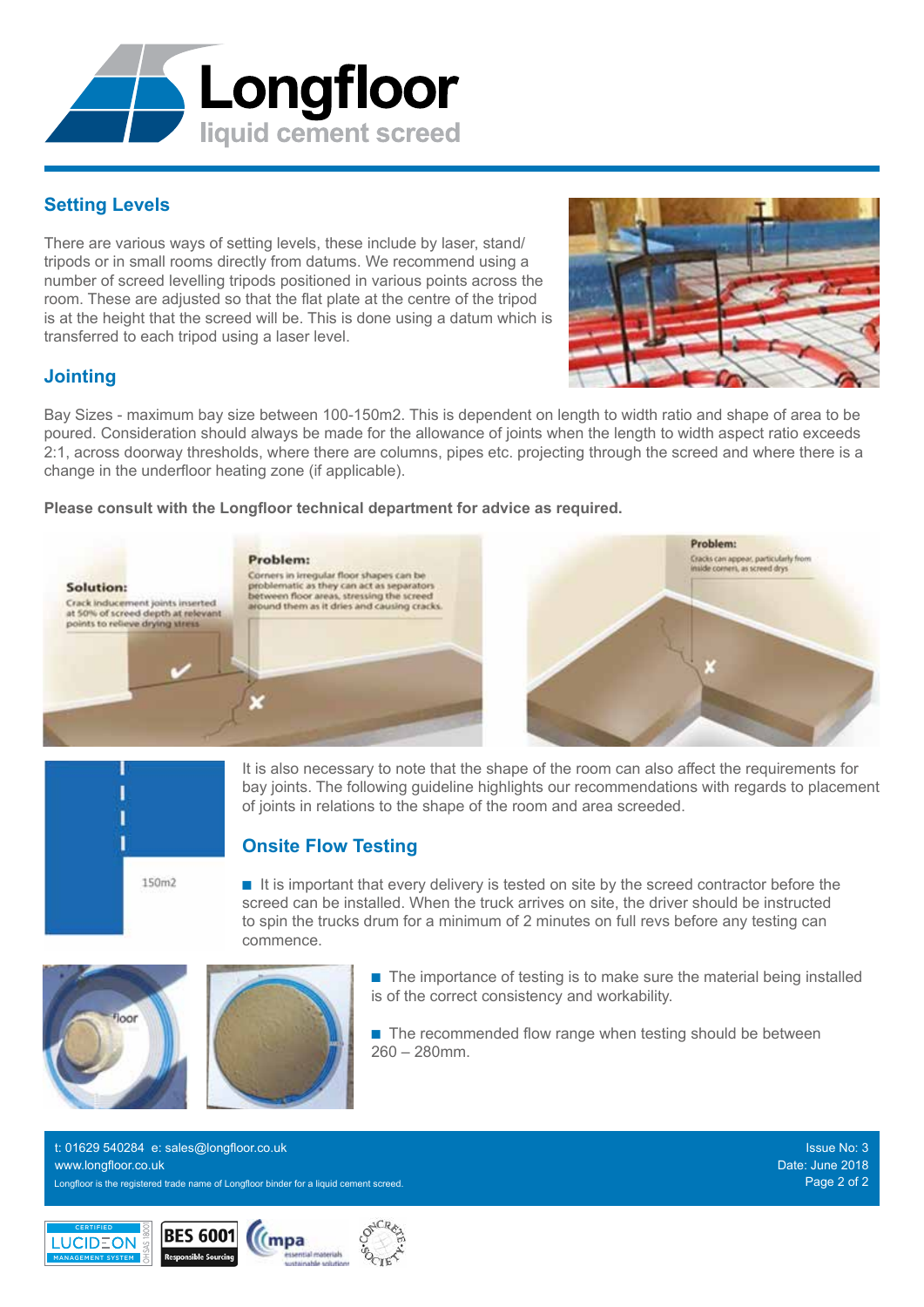

n If the flow is below 260mm, this can be adjusted by adding extra water within pre-determined limits set by Longfloor with further mixing in the truck before being retested and applied.

n If the flow exceeds our recommended range, we suggest that the screed should be mixed for a further 5 minutes and then retested. If then the flow still exceeds the recommended range, you must contact the Longfloor producer before any installation can commence.

**Protect from frost. Apply the same winter working restrictions as when placing concrete, i.e. work should stop at temperatures of 5°C and falling and may resume again at 3°C and rising.**

**Do not lay at internal temperatures of 30°C and over - high temperatures can increase the chance of cracking and curling. As this may impact on the final strength of the screed.**

### **Placement and Finishing**

- n After the screed has been tested, it can be installed by either using a liquid screed pump or a concrete pump.
- n To achieve a smooth finish after installation of the Longfloor screed, use a T-bar to dapple the surface in two passes to produce a smooth finish.
- n The first pass with the T-bar (dapple bar) should be heavy enough to create a small wave in front and behind the bar to remove any bubbles in the screed and to find the desired level.
- n The second pass, using the T-bar you must lightly dapple across the surface at right angles (90 degrees) from the first pass to achieve the final finish.

**Dappling should be carried out no more than 15 minutes after placing.** 

### **Curing**

- Longfloor liquid cement screed is to be sprayed only with our approved "LongCure" water-based polymer dispersion.
- n A surface treated with LongCure is initially white in order to easily identify the coated areas. After drying, the coating is transparent.
- **n** Applying LongCure must be done on fresh screed to prevent the material from drying out too quickly.
- **n** Spray in a regular, smooth film or mist, using  $150 200$  g/m<sup>2</sup> (10 litres will cover  $50 60$  m<sup>2</sup>).
- Spraying in two crossed passes will ensure full coverage.
- **n** Spray in higher concentrations around re-entrant corners and protrusions in the screed. Ensure a sprayer capable of producing a fine dispersion mist and that can operate at a pressure of 3 bar or above is used.

n After placing, the room in which the screed has been laid and cured should be sealed therefore for a minimum of 24 hours, the room will be suitable for light foot traffic after this period and can be worked on after 72 hours.

**The floor should not be subjected to severe draughts, direct sunlight or heating for the first 24-48 hours to prevent rapid drying during this important early stage.**

Longfloor is the registered trade name of Longfloor binder for a liquid cement screed. Page 2 of 2 and 2 of 2 t: 01629 540284 e: sales@longfloor.co.uk www.longfloor.co.uk

Issue No: 3 Date: June 2018